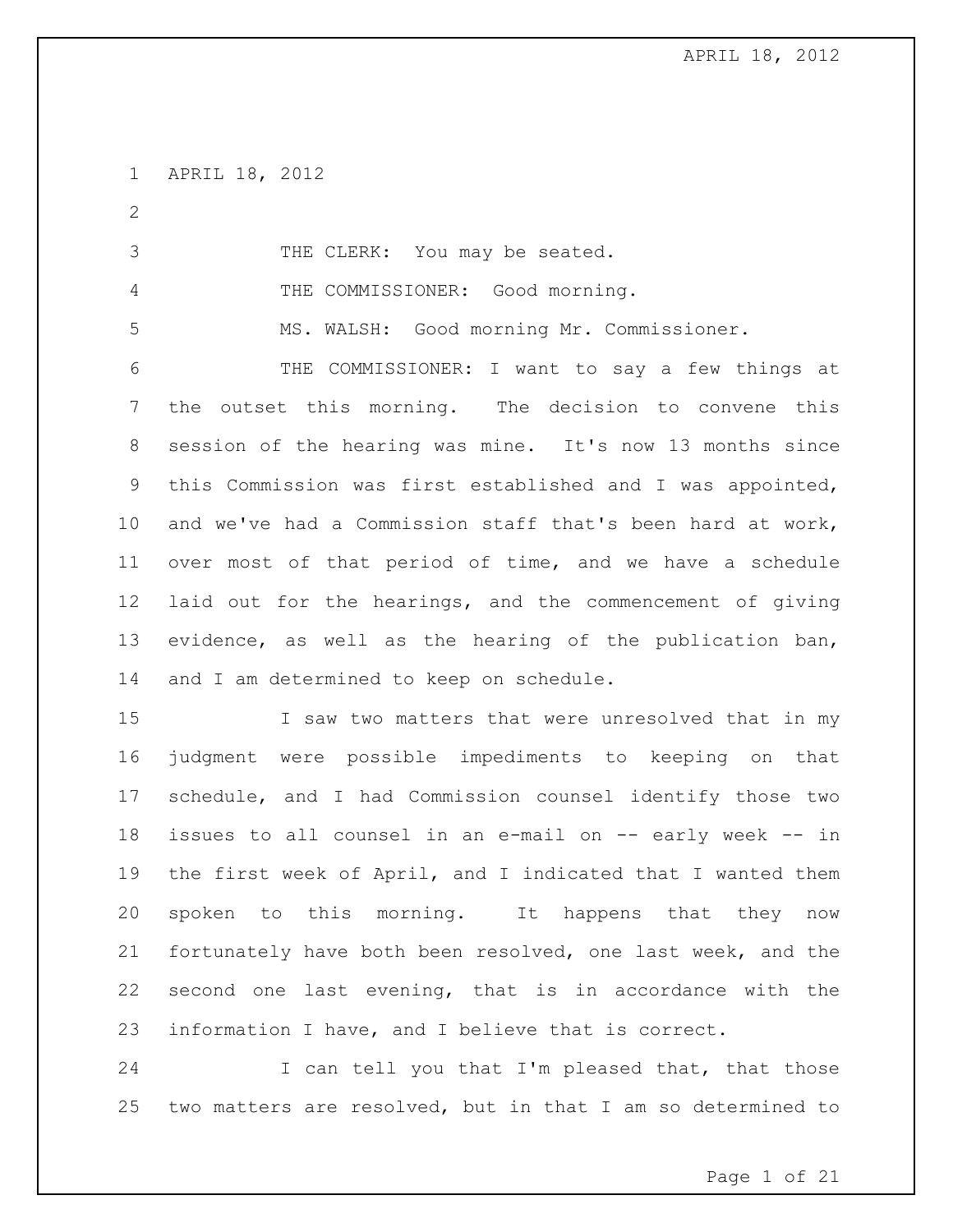keep on track, and have this Commission of Inquiry proceed on its schedule, that I will not again -- I will not hesitate to again convene such a meeting if I felt it was necessary to accomplish the goals of, of the Commission.

 I want to say how well served I am by Commission counsel and her associates, being residence some distance from here I have to be of course kept advised as to the progress and what is going on, and I have received the utmost of cooperation and courtesy from Commission counsel. Commission counsel do not have an easy role to play in coordinating all that will go on here, and is going on here with the multiple number of counsel that are involved, all whom I know are giving this their best efforts to, to get on with this and make this a success, but I wanted to especially today to -- because there have been some questions raised as to why this session was necessary this morning I think I've told you why I consider it to be necessary, and I'm grateful that we're moving forward on the issues, but I do want to take this opportunity of expressing my appreciation for the coordinating work that Commission counsel are doing and I seek, and, and ask for a continuation of the cooperation of all counsel with Commission counsel so that we can proceed on schedule.

 Now having said that, and having explained why we are here, lest anyone had any questions in their minds on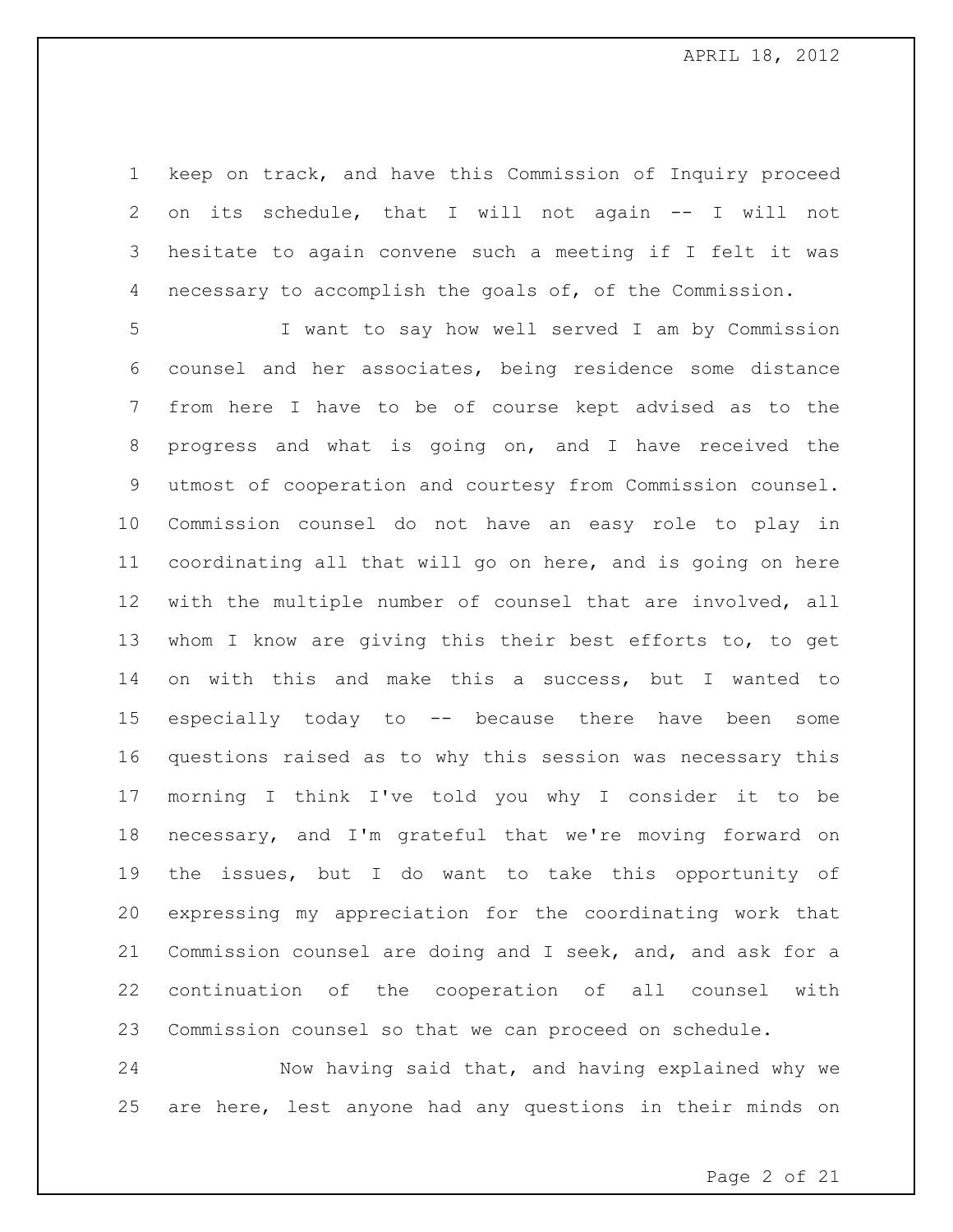that issue, I want to say to counsel that are here for the various parties, and interveners, that if any of them have anything they'd like to speak to me now insofar as the scheduling issue is concerned, I would certainly be prepared to hear you. I will also give you the opportunity of speaking to any other matters that you would like to address that you see as being outstanding, and I know that Commission counsel before we conclude will be making some statement about issues that she sees as unresolved, and is working to get a resolution on, but specifically related to the matter of scheduling.

12 As you know we have the, the publication ban hearing set for I think -- I believe it's the 22nd and the 23rd of May and then of course the commencement of evidence 15 at the hearing is scheduled for the, the 4th of July, so if any counsel have any concerns about -- or any adjustments they feel they want to raise about the schedule I would, I would give them that opportunity to do that now.

 MR. KROFT: Thank you Mr. Commissioner. Jonathan Kroft for the group of five media.

21 THE COMMISSIONER: Yes.

 MR. KROFT: I got the nod from Commission counsel, who I have been speaking to quite regularly as I gather now you have, and she's been very courteous with me as well. I have a few things that I think could be

Page 3 of 21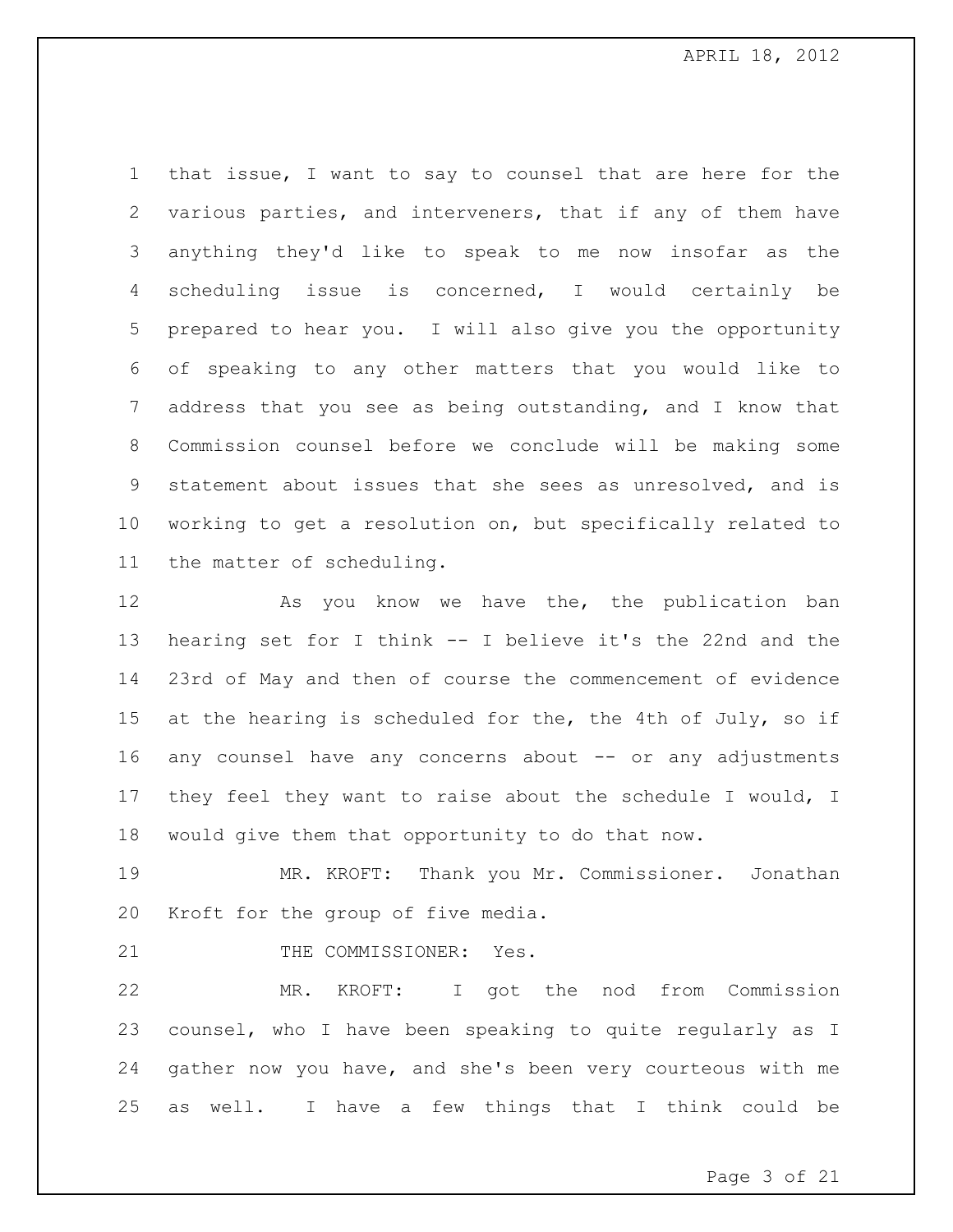clarified today, and I thought I would talk about how I see the media issues unfolding, and what the, the challenges might be.

 I don't control all of them, so I'm not going to ultimately speak to the schedule of the bigger picture. I really don't have the bigger picture. The applicant's evidence I believe has -- was all filed by -- some time late last week. It is much more voluminous than I had anticipated and includes a number of I would say academic expert opinions with some as many as 40 other learned articles attached, also some opinion evidence that isn't -- will be arguable as to whether it's properly admissible or not, so the first issue that came up on seeing much of that was issues of admissibility, what, what is admissible. In order to -- of course that could have been dealt with in two ways. One would have been for me to request a hearing in advance to deal with admissibility issues, which would have of course saved some time in terms of what response would have to be done in cross, but it might also make things longer because we would need two hearings and that would put squeeze on the other part of the schedule, so I have indicated to Commission counsel that I'm prepared to just argue the admissibility issues at the same time as the hearing on the merits, on the understanding of course that I'll be cross-examining on material without prejudice to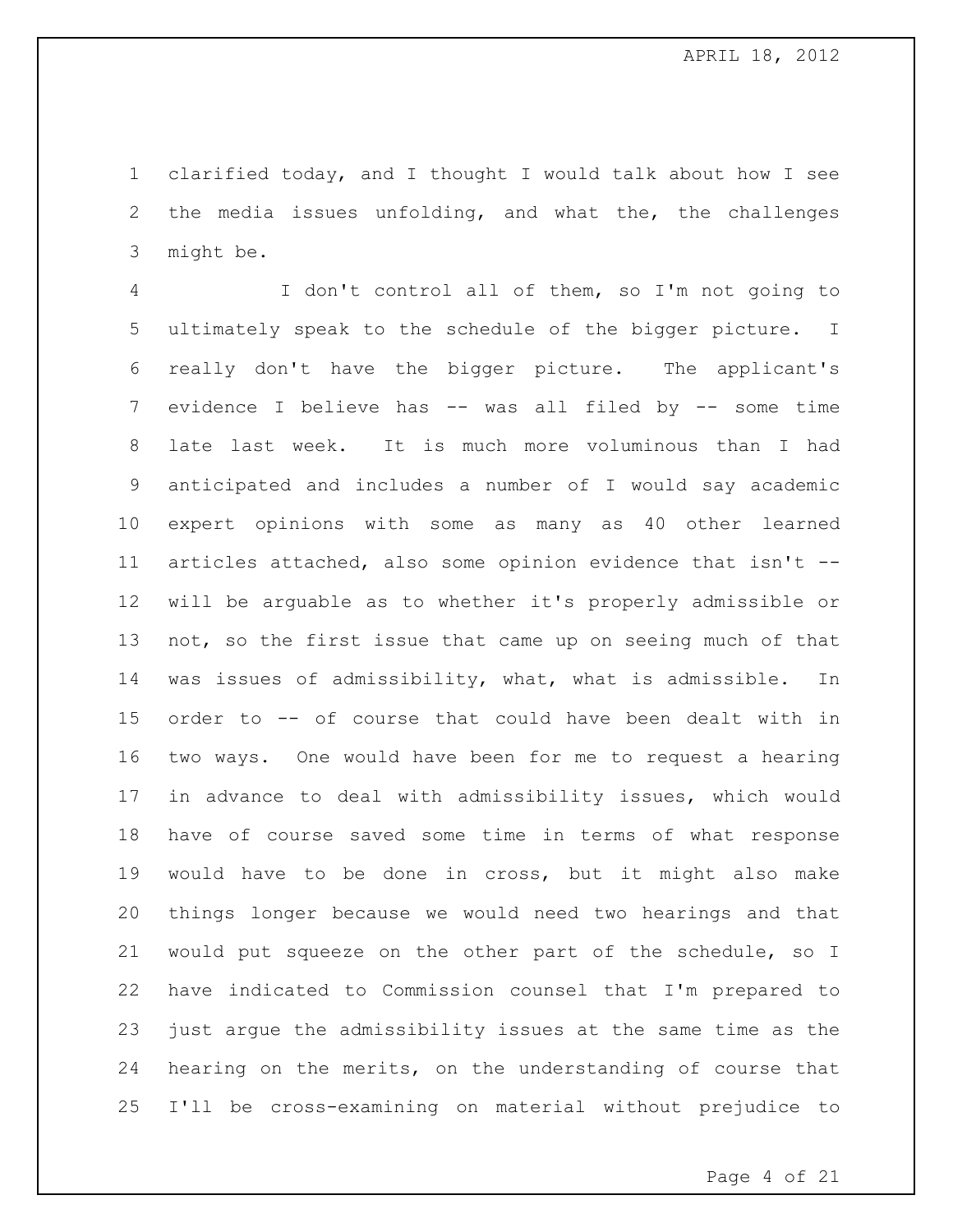argue at the hearing that it's not admissible. THE COMMISSIONER: I think that's reasonable. MR. KROFT: In terms then of -- the, the next thing that I've noticed, and I have to tell you I haven't read all of -- certainly all of the exhibits and articles, and everything like that, but I've been able to go through it at a high level, all of it -- THE COMMISSIONER: Well then of course there's more than one motion. MR. KROFT: Well, there's a number of motions -- 11 THE COMMISSIONER: Yes. 12 MR. KROFT: -- and I, I can speak to that because -- well, I'll speak to that separately but just in terms of the, the evidence there are a number of things that are referred to in some of the affidavits that are not attached or matters that are raised that have not been attached as exhibits. I have made some requests over the past week for information. I've got some, but mostly haven't got it yet, I'm not being critical of anybody on that. For example,

 and just to, to do give some context to this, there are of course issues raised with respect to, for example, safety of social workers is one of the arguments that you'll be hearing about, and I've asked for policies and procedures 25 from each of the agencies involved, in terms of the safety

Page 5 of 21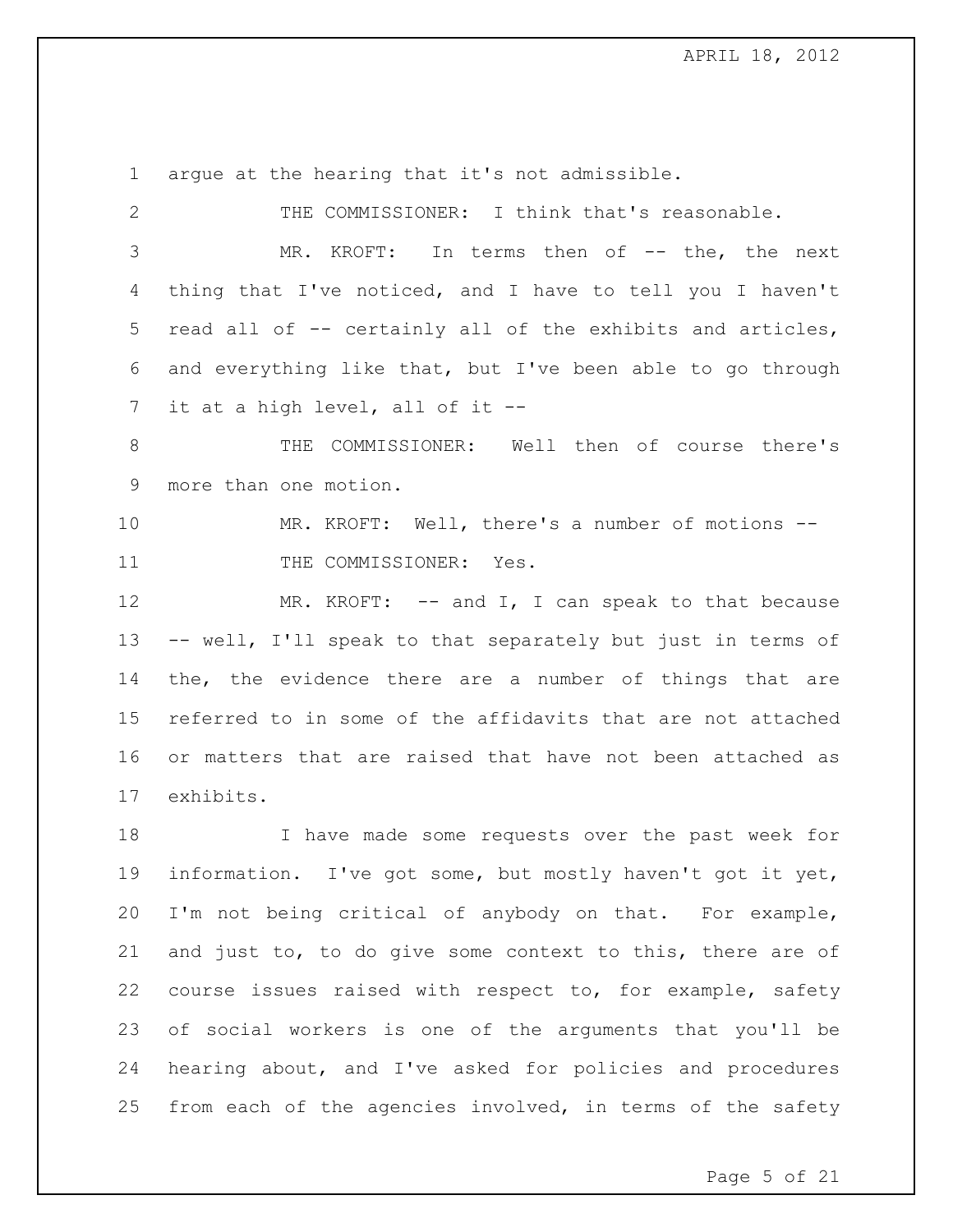precautions and, and those kinds of things. I haven't got that material yet, and I will be needing that in a reasonable time prior to cross-examination in order to properly represent my clients, so there's going to be -- that's an issue that I see. I, I will get, get through the material and get all of those requests out by the end of this week. I think I've got most of them out already.

 There will need to be some cross-examinations. Again I'll, I'll try to limit them to the extent I can do so consistent with the interests of the people who I'm charged to represent. I haven't finished deciding -- if possible I'll see if I can get agreements from people so that there need not be cross-examinations, but I suspect there will be at least some cross-examinations. Some of those cross-examinations will be of people who do not reside in Winnipeg. I have already indicated two full weeks between now and the 22nd that I'm available to do those cross-examinations. I haven't heard back from most of the people. I have heard some back, and there's one problem so far with a witness' availability that I, I just got this morning, and I haven't seen if we can work through it, but there are issues that may arise in terms of the timing, and in that regard as well I know that you're going to need transcripts in order to deal with the matter ultimately, and Commission counsel has raised with me

Page 6 of 21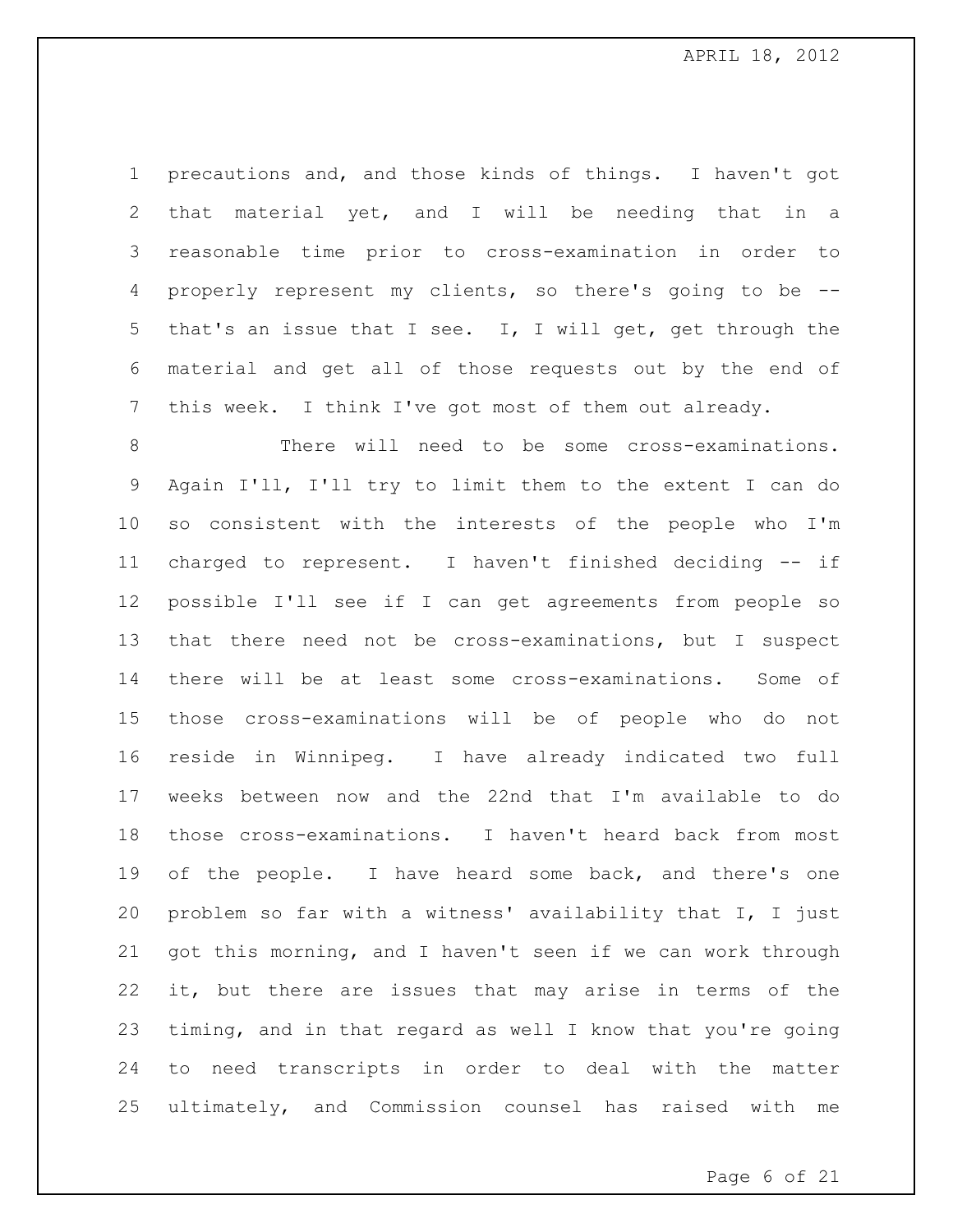issues about whether we'll have the transcripts in time, and, and whether -- how early we'll get the motion briefs in order to accommodate your needs, Mr. Commissioner. That's going to be tight, and again there are factors that I don't control so I, I really can't speak to dates, but it, it will be tight, and I'm hoping everybody will be flexible, and when I say that I'm going to include the Commission and the Commission counsel in the sense that maybe you'll be getting things that are not optimally, you know, on a time basis, and, and we'll have to decide -- you'll have to decide whether we should adjust the schedule or, or burn the midnight oil, but I don't want to give the impression that it's going to be easy for, for any of us to do our jobs with the timing in question.

 We will be filing some evidence. We expect -- I think it is unlikely that we'll be filing academic type of evidence, but we will be filing some responsive evidence. An example of the kind of evidence we might be filing are examples of other inquiries. For example -- and that of course will have to be provided.

 I anticipate that we will be able to file our evidence by the beginning of May, by May 1st is my target. In some cases I haven't yet connected with the, the witnesses, but it's a research project as much as anything else, and we're working on it.

Page 7 of 21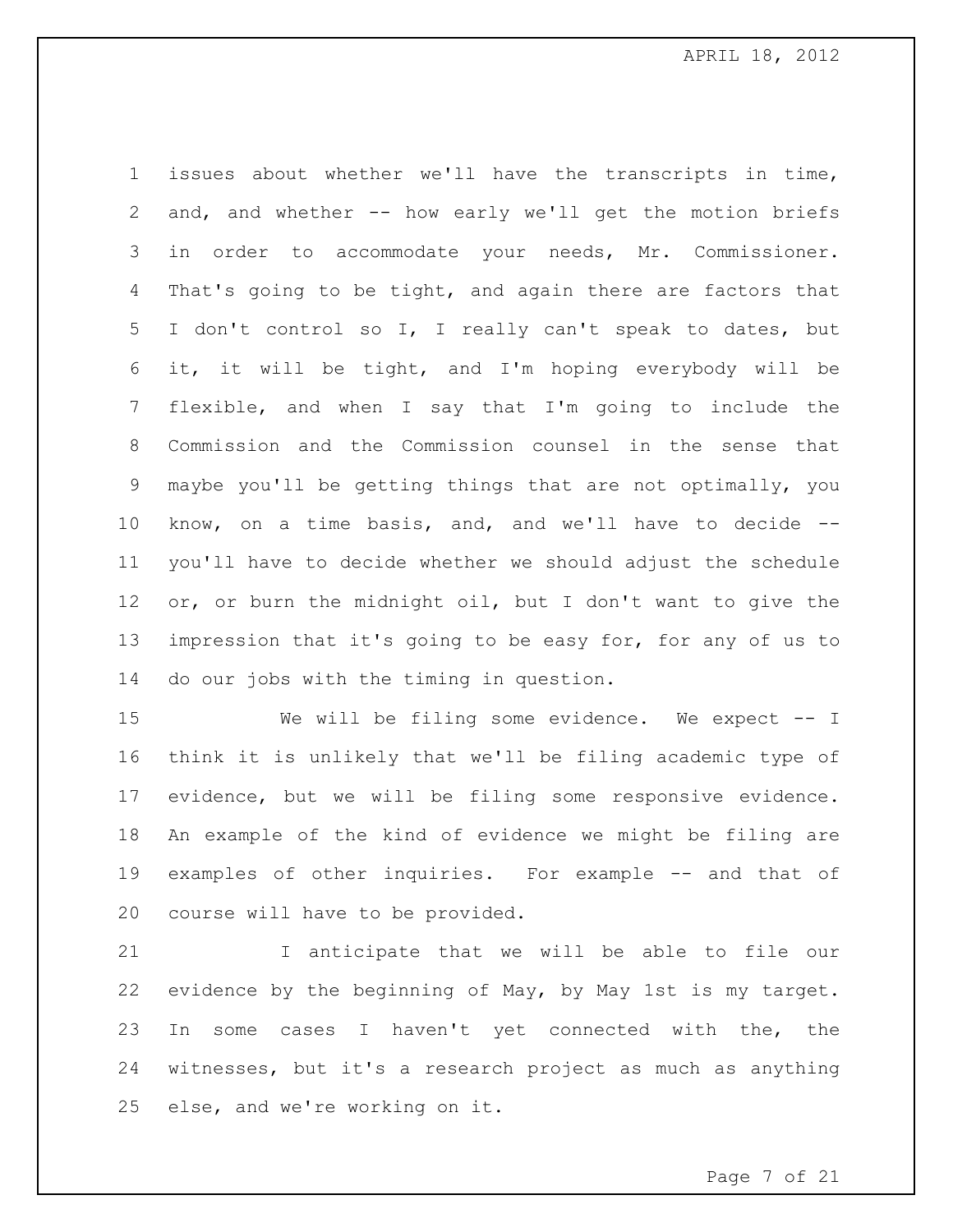I'm available some days next week to actually start the cross-examinations. There is a rule that normally applies that I can't file evidence after the cross-examinations. It's another example of flexibility. If people insist on that rule then I have to delay the cross-examinations because I don't want to prejudice the right of my clients to have their evidence in in response.

 You've raised the issue, Mr. Commissioner, about the fact that there are a number of motions. Broadly speaking they fall into two categories. There are the -- say the, the professional witnesses seeking anonymity in terms of non-publication of their identities, and then there are sources of referrals or informant type applications. That's rough because there are some blends in some of the matters.

 You'll appreciate of course that I'm representing only five of the media, this is a public interest matter for them, I don't have unlimited resources and I have had an opportunity to discuss with my client, and they're -- or my clients are not in a position to be the general funder of the media police for the inquiry. They have prioritized the issues that they're going to address and the priorities are going to be the applications for publication bans on 24 identity of the professional witness, and I say professional, not social worker, because it's become

Page 8 of 21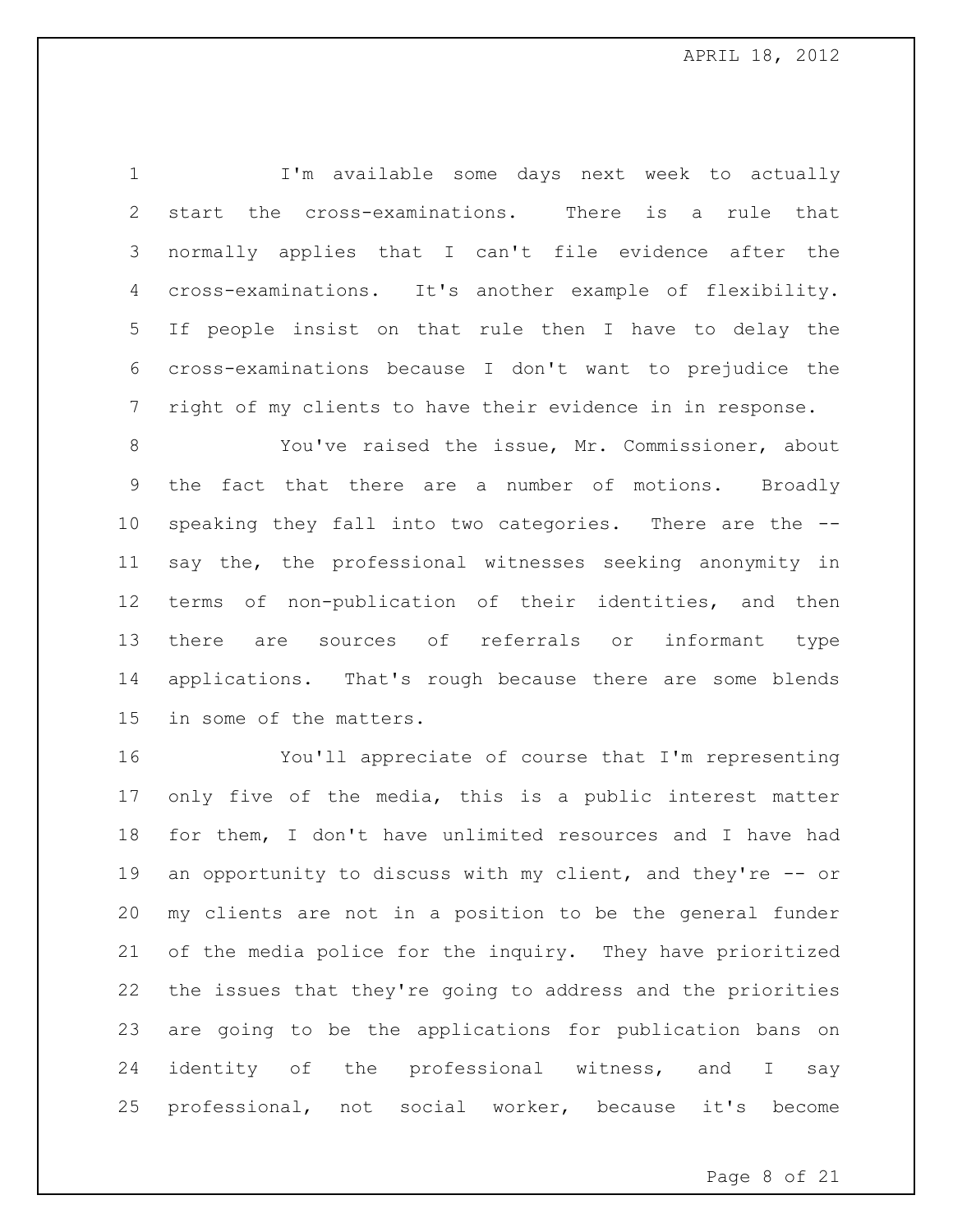apparent from the material, and from things that have been changed between counsel that it's not just social workers, there's nurses, it's a me too, well if they get it so, so should I. I'll be arguing at the time this is going to be -- if those applications are successful one of the most private public inquiries we've ever seen in Canada, but I'll save that for argument at the hearing, but the bottom line it's professionals. There's other people who are saying me too. That's what we're going to focus on.

 In addition there are some references in some of the applications to in-camera hearings, and we will be opposing in-camera hearings certainly based on the evidence that's been filed so far. The position will be the one that -- the informant applications we will not be consenting, but we will not be taking an active position, and I'll explain to you why that is. It's -- first of all it's a matter of just priority for the clients who I represent who are not all media, but five significant ones of course.

 The other difficulty with that is that in order to properly contest those -- they're, they're quite 22 personal, we would have to get disclosure of -- you know for example if it's a vulnerable witness who's relying on the vulnerability is -- a factor in the Mentuck test we'd need to know about that vulnerability. Now that will be

Page 9 of 21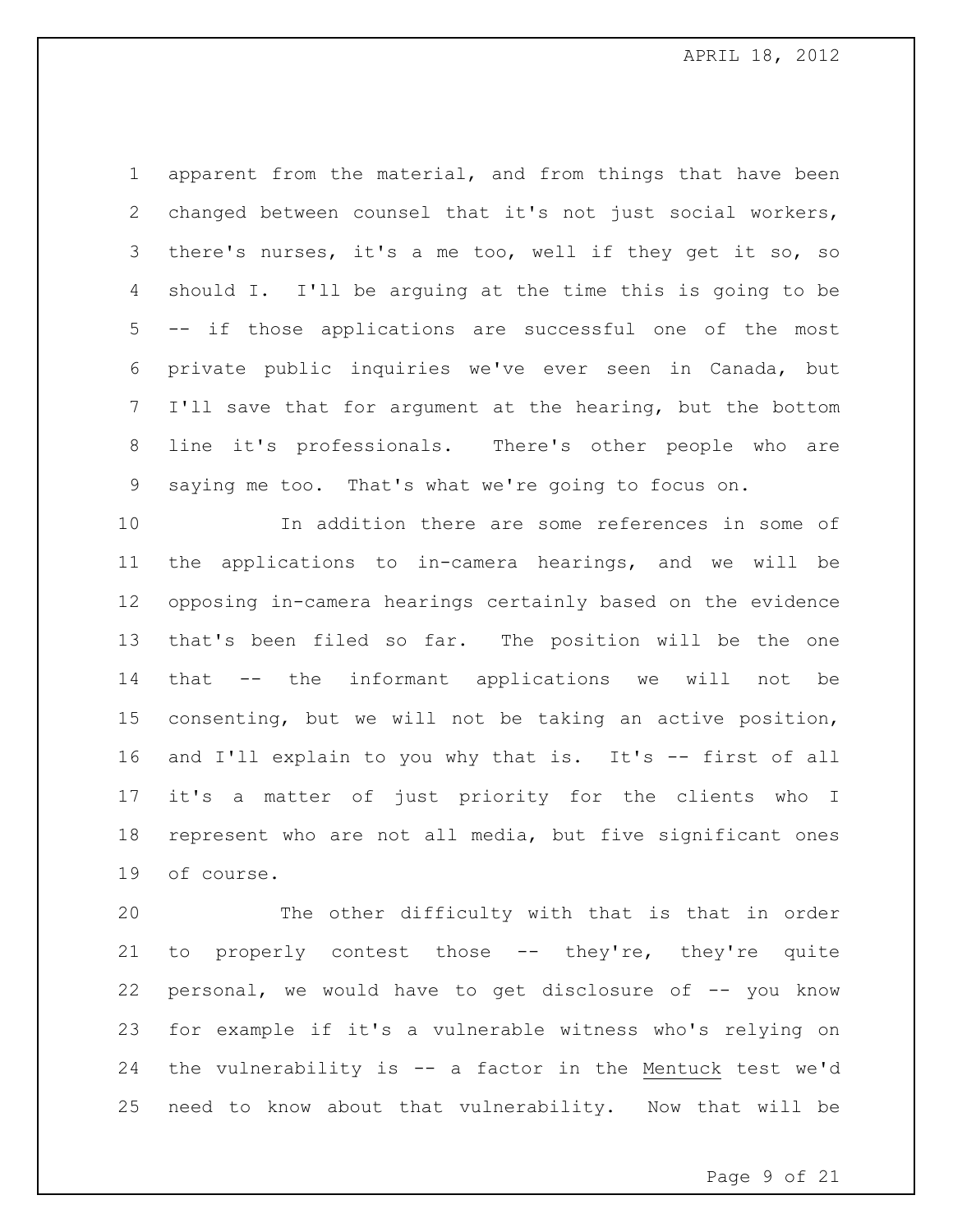difficult and delay things, and so we're, we're prepared to take no position on the understanding that if the identity of somebody like that turns out in the course of the inquiry to be relevant to something other than just being a source of referral we would like to reserve the right to make application at that time to revisit the issue of -- and so I use the ridiculous example of somebody who phoned one of the agencies later was found out to have been an abuser or, or had an active role, or something like that, and, and they took the position that because they made that phone call -- you know, they're, they're not to be treated like other witnesses, we'd want to speak to that.

13 THE COMMISSIONER: I follow you.

 MR. KROFT: Okay. So those are the positions that we're, we're planning to take. I guess to finish off 16 in terms of the -- and other people have an opportunity to, to raise issues that arise from these, but I am not clear, and, and I'm not sure that it's been discussed, as to the various roles of the various parties with respect to the publication ban and other media issues. I've raised it with Commission counsel.

 For example, if we are to conduct a cross- examination do we require notice to everybody, and does everybody get to participate, subjective to, I suppose the normal rules. Who gets to file material and speak, and I,

Page 10 of 21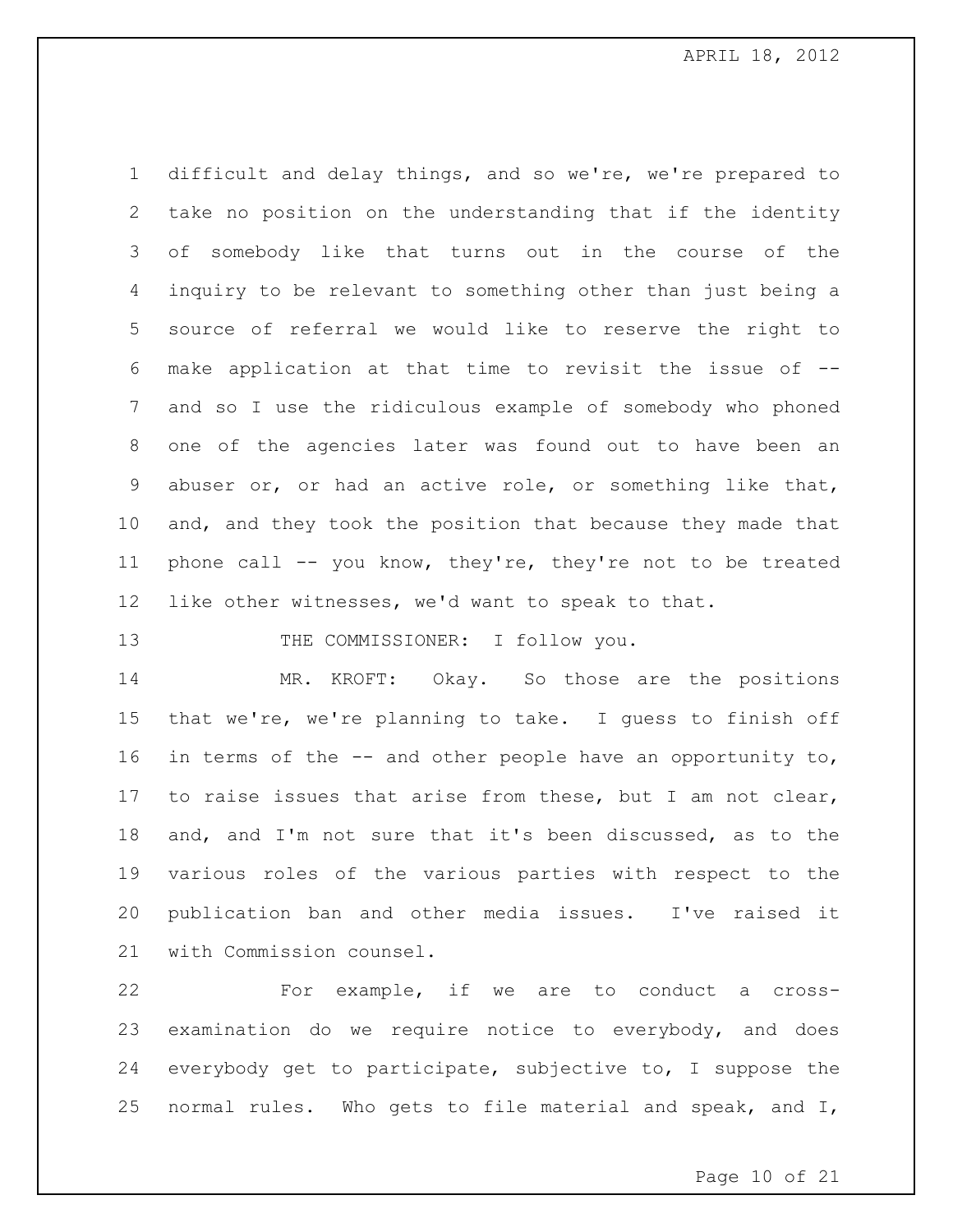I don't have a strong view on that. This has to be the right answer, but in terms of scheduling and controlling the process, for example, do I have to make sure that our counsel are involved every time I set up a cross- examination. I don't know, and I think that that's something that should be clarified for everybody.

 THE COMMISSIONER: I think you're likely going to hear Commission counsel say today that she has a list of things that require attention of counsel, and she will convene a meeting as she has from time to time in, in the Commission boardroom to deal with some of these matters, and I would think that that would be one that could be properly addressed at that time under those circumstances.

 MR. KROFT: Okay. Well, I, I will leave it at that, but at some stage -- I don't have the mandate or capacity to be a quarterback for sort of the broader inquiry, and I'm concerned about having to set up five cross-examinations with however many counsel are, are present, and I may be looking for help from the office of the Commission counsel if, if it becomes a multi-party matter.

 THE COMMISSIONER: Well, I'm, I'm not committing to that  $-$ 

MR. KROFT: I appreciate that.

25 THE COMMISSIONER: -- but, but certainly

Page 11 of 21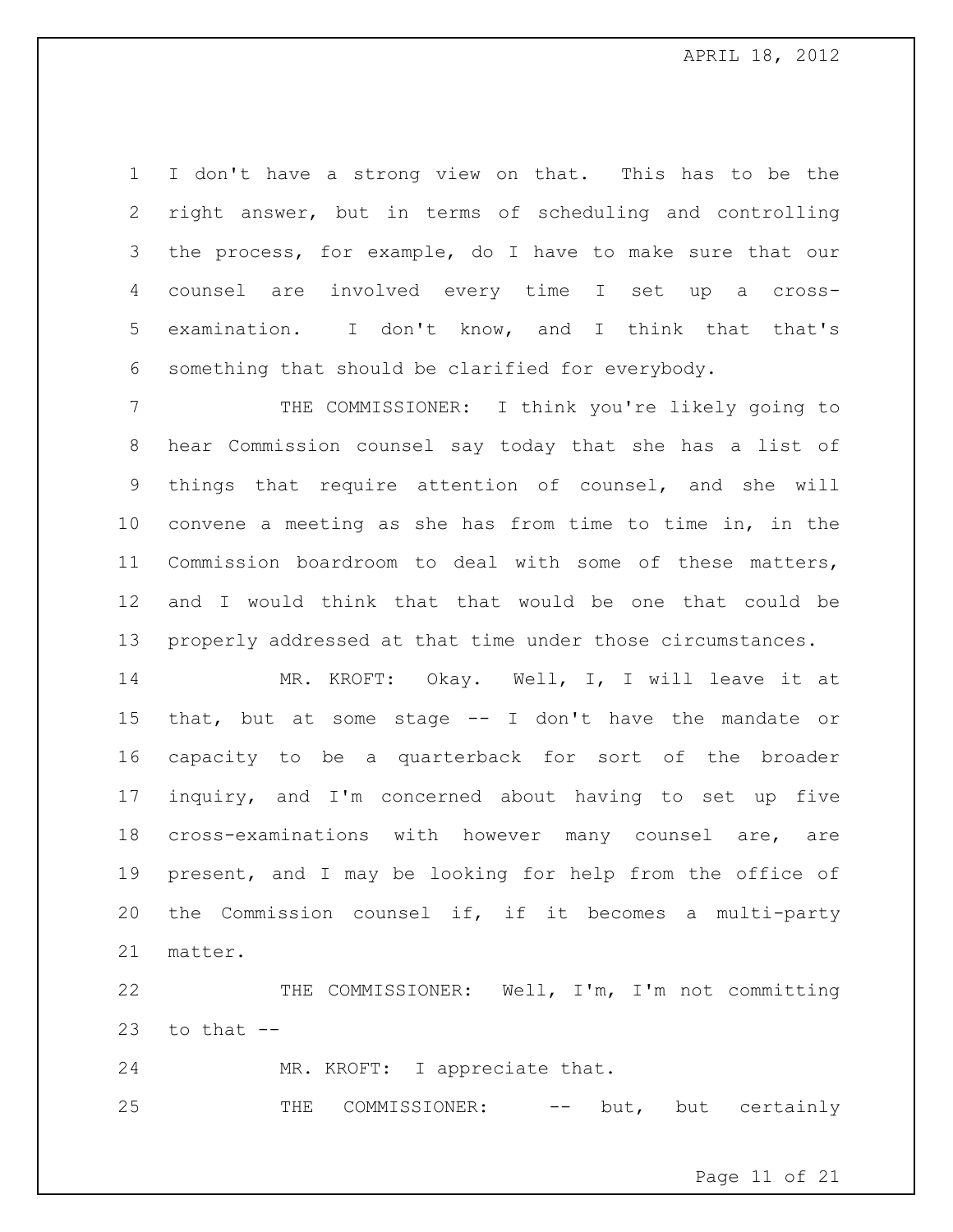Commission counsel can take the lead in trying to sort the matter out.

 MR. KROFT: Yes. Good. The other issue that I should put on the table, so that everything that I can think of is on the table, I have had some informal discussion with the Office of the Attorney-General in terms of a constitutional issue and, and I'll explain it to you because I -- we have legislation here, as you're familiar with, in other provinces, The Constitutional Questions Act, and there has to be certain notices when you're raising certain constitutional points.

 One of the arguments that has been relied on by the applicants for the publication ban is, is based on what they say is a policy of the provincial government that is found by reading the sections in our Child and Family Services Act that relate to publication of witnesses in child protection hearings.

 Now, nobody that I'm aware of is taking the position that that -- the section applies to this, it doesn't, quite, quite clearly on its face, but the argument that has been raised goes something like, well, they put that in the Child Protection proceedings and therefore that demonstrates an important public policy. We have a disagreement with the interpretation of that section, and particularly the question, does, does it apply to

Page 12 of 21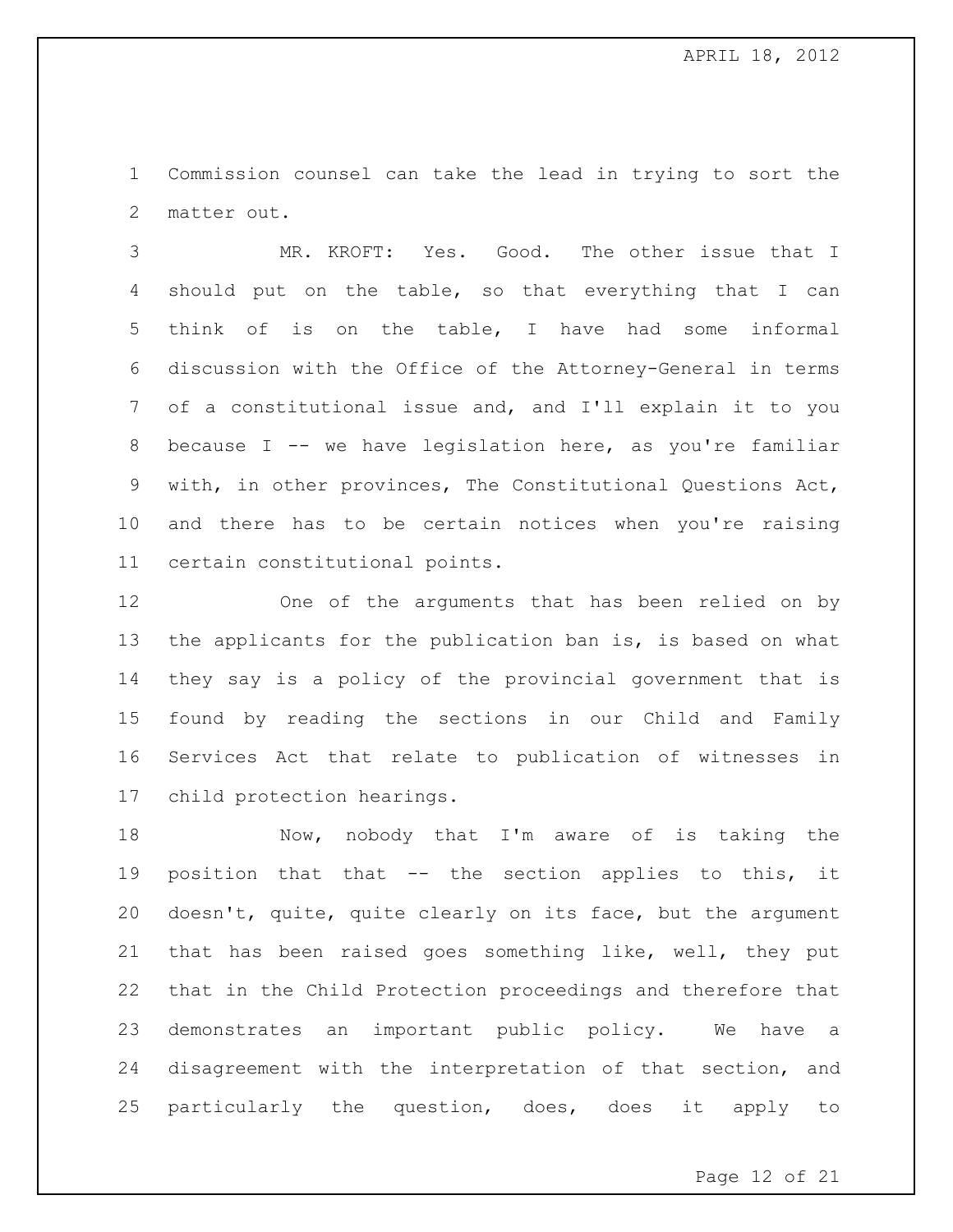professional witnesses, social workers who apprehend children, or is it meant only to apply to families and children, and we will be arguing in, in response to the argument that has been filed, and will be made by MGEU and others that that can't be what the section means because if it were it would be unconstitutional. I think you're -- it's, it's a rule of interpretation that you need to interpret something to be consistent with the constitution. The alternative is that it's unconstitutional, don't need to deal with it today. I was concerned that I would need to tell the Attorneys-General under that Act, and should 12 the provincial -- nobody has told me that's not necessary, and so in order for me to protect my ability to make those arguments I intend to give notice and it's up to them of course, the two Attorneys-General, I've gathered it would be more likely the provincial, whether they want to do anything about it or not, but I am going to be compliant with The Constitutional Questions Act, and there may be a response from the Attorney-General, or there may not be.

I don't think I have anything else to say.

21 THE COMMISSIONER: Well, let me just ask you this, Mr. Kroft then. I must say that your last point is an interesting one and I'll look, look at the relevant statute in, in Manitoba on that question as to where that - - such a dispute over the interpretation would actually go

Page 13 of 21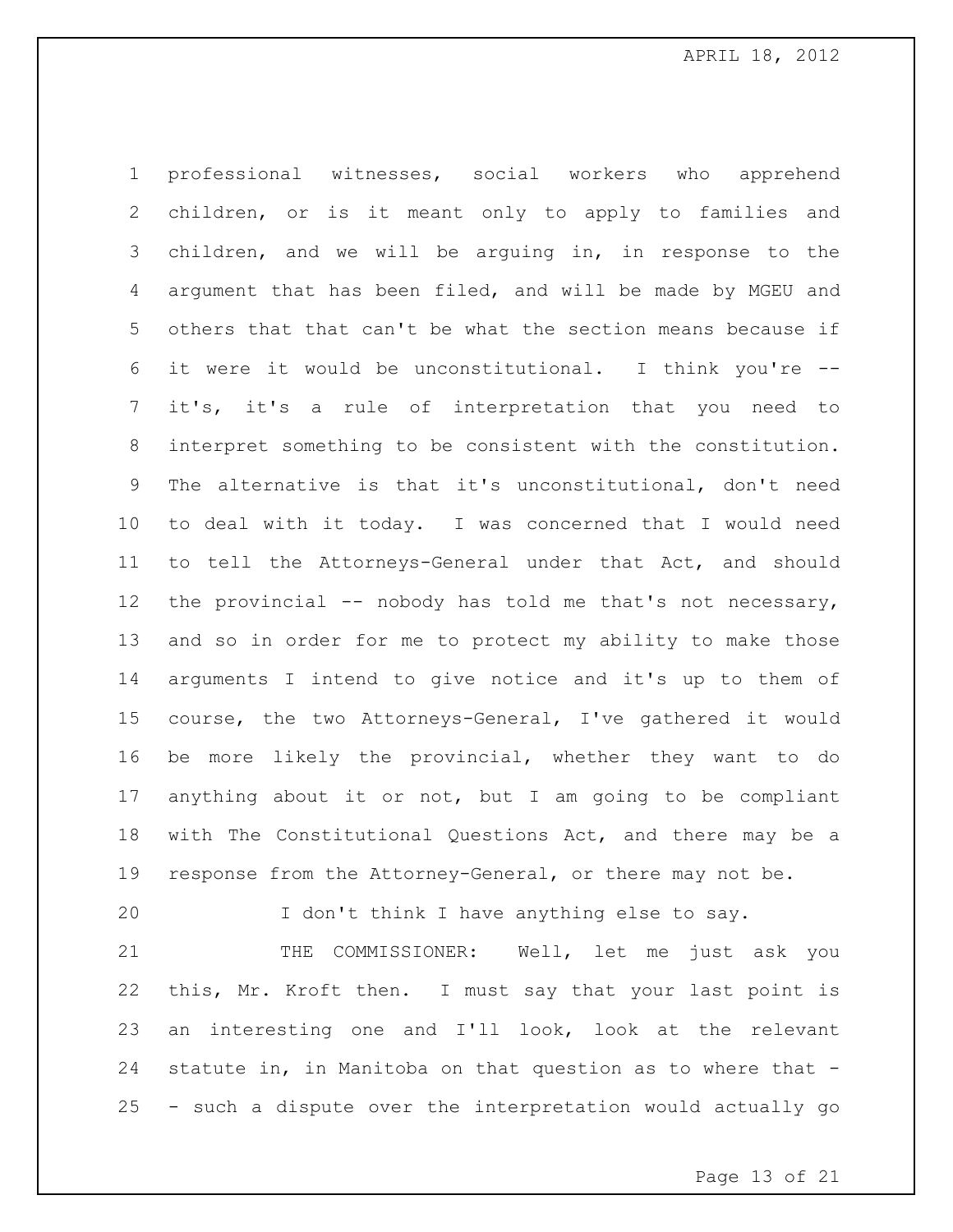for adjudication. The statute I guess addresses that, but I'll look at that.

 MR. KROFT: Yeah, I don't think, by the way, that there will be -- there's any likely scenario that you will be asked to declare something invalid --

THE COMMISSIONER: No.

 MR. KROFT: -- and I'm, I'm not sure about the jurisdiction.

 THE COMMISSIONER: I'm not sure I have the authority to do that.

 MR. KROFT: Exactly. What you will be asked -- someone is going to say, look, the government wants you to do this Commissioner Hughes, look what the statute says, 14 and you will here me say that's not what the statute says, and if the statute says that it's unconstitutional so you shouldn't accept that argument, that's the context.

17 THE COMMISSIONER: I understand. Now, before you leave what I hear you saying is you're going to do your very best to, to be ready for the 22nd and the 23rd. Is there any need to, to look at back-up dates in, in the first half of June, for instance, in case that you can't get all of that cross-examining done when -- I know when we started this you didn't expect, and I didn't contemplate, that there would be witnesses out of the province, but there are and, and fair enough, but that -- there, there

Page 14 of 21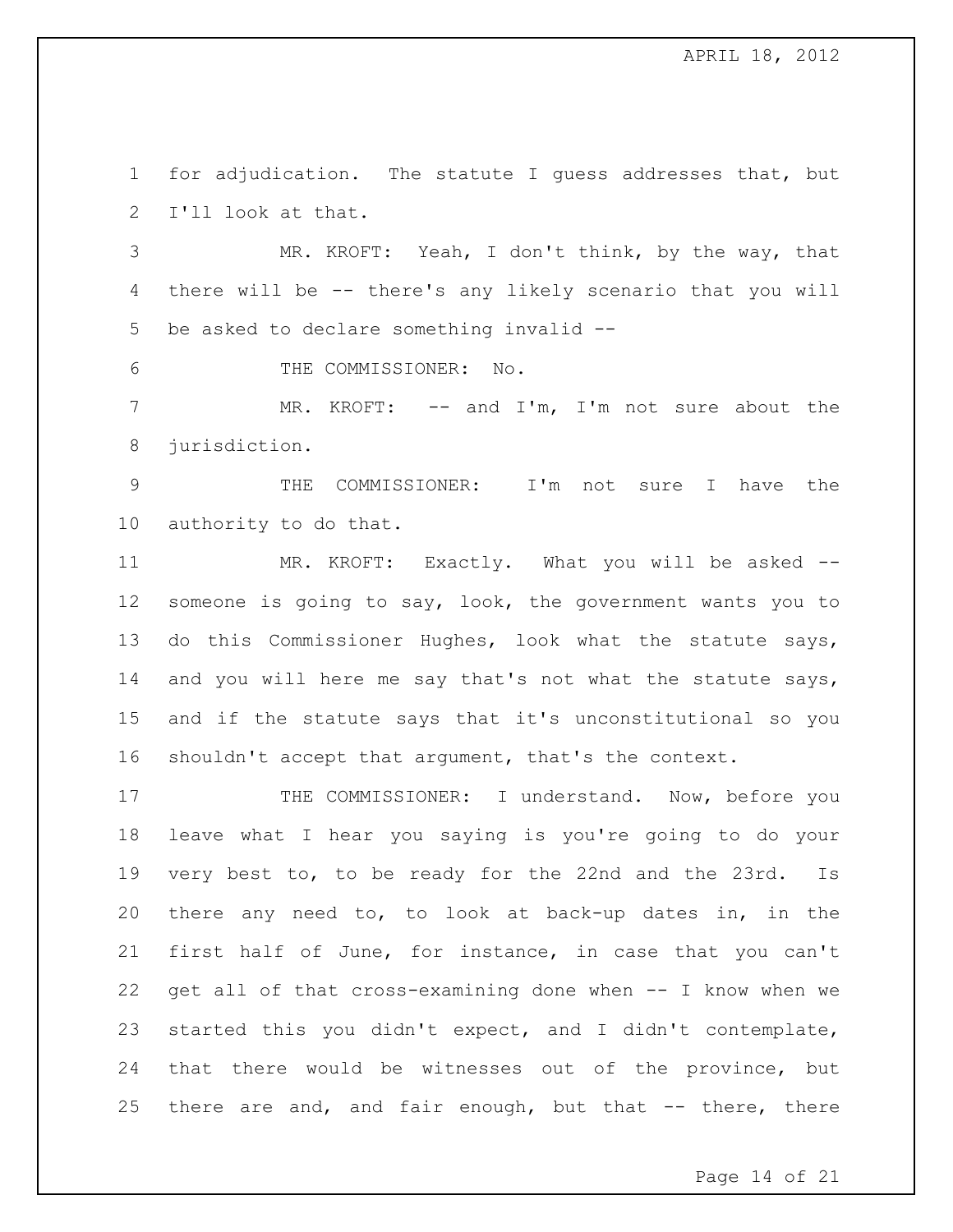are time factors involved and, and so on. Shall we leave it with the 22nd, as you see it, and, and if, if there's going to be some problem getting your, your examinations done, and the transcripts made available, we would look at it then, but I, I would -- I just wondered if there's any value in looking at a back-up date in the first half of June because I certainly want to get these hearings underway on the 4th of July.

 Now, that's, that's something that we might just take a  $-$ 

MR. KROFT: Yeah.

 THE COMMISSIONER: When everyone has spoken this morning we might just take a break for 15 minutes and counsel might like to confer on that.

15 MR. KROFT: Yeah, I, I mean if, if -- I hesitate -- because I'm not -- my clients aren't a party to this, and I'm not privy to really the -- a big part of this picture I hesitate to speak about scheduling except to say that it's very tight, and that there's some things that -- or, or it seems that I need to do that are contingent on other people doing other things, so I would say that there is a high probability -- you know, whether it's a probability or a possibility that I, I will not be comfortably ready to, to proceed on May 22nd, depending on what happens, at which point you may tell me, well, too

Page 15 of 21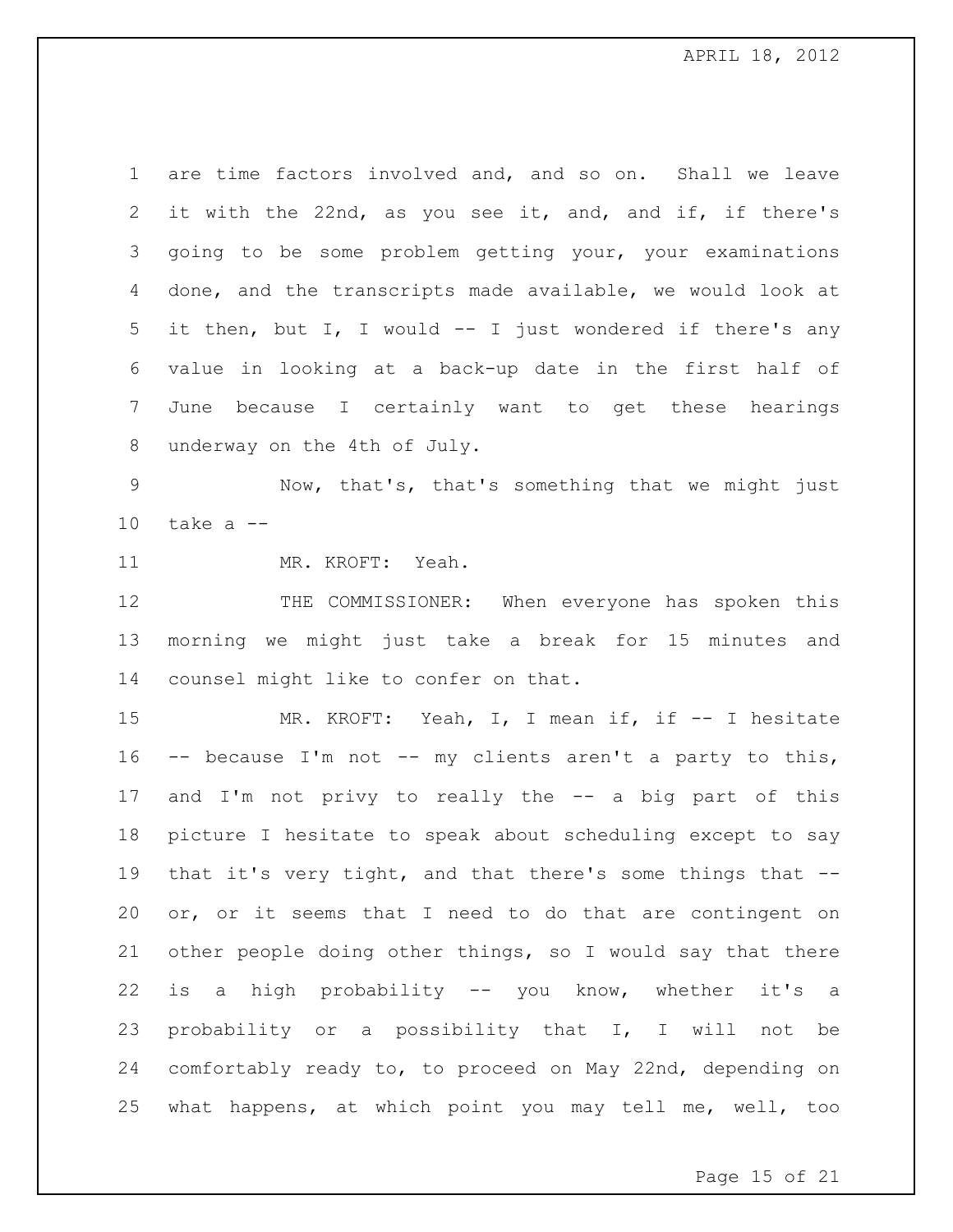bad, and you'll have to do it even if you're not ready, and you don't have the evidence, or, or we would have to deal with it at that time, and taking your point it might be harder at that point to find dates in June, so it is something that I think is really a consideration.

 THE COMMISSIONER: Thank you. I'll hear anyone else on scheduling and, and we might -- I'm going to suggest that we take a break and Commission counsel confer with counsel as to whether we should be looking for back-up dates in the first half of June.

 Anyone else like -- thank you, Mr. Kroft, that completes your submission?

MR. KROFT: Yes.

14 THE COMMISSIONER: Thank you. Anyone else want to speak on that issue of scheduling? As I said I'll give you the chance to speak on any other things that you think are pertinent, but is there anyone else that wants to address the scheduling matter?

 All right. If not Commission counsel do you want to take a break and deal with that issue now, and then --

21 MS. WALSH: Sure.

 THE COMMISSIONER: -- after we get that resolved then we'll invite counsel to make any other comments on any, any other matter, and then you also will have some, some matters you want to put on the floor, and I'll give

Page 16 of 21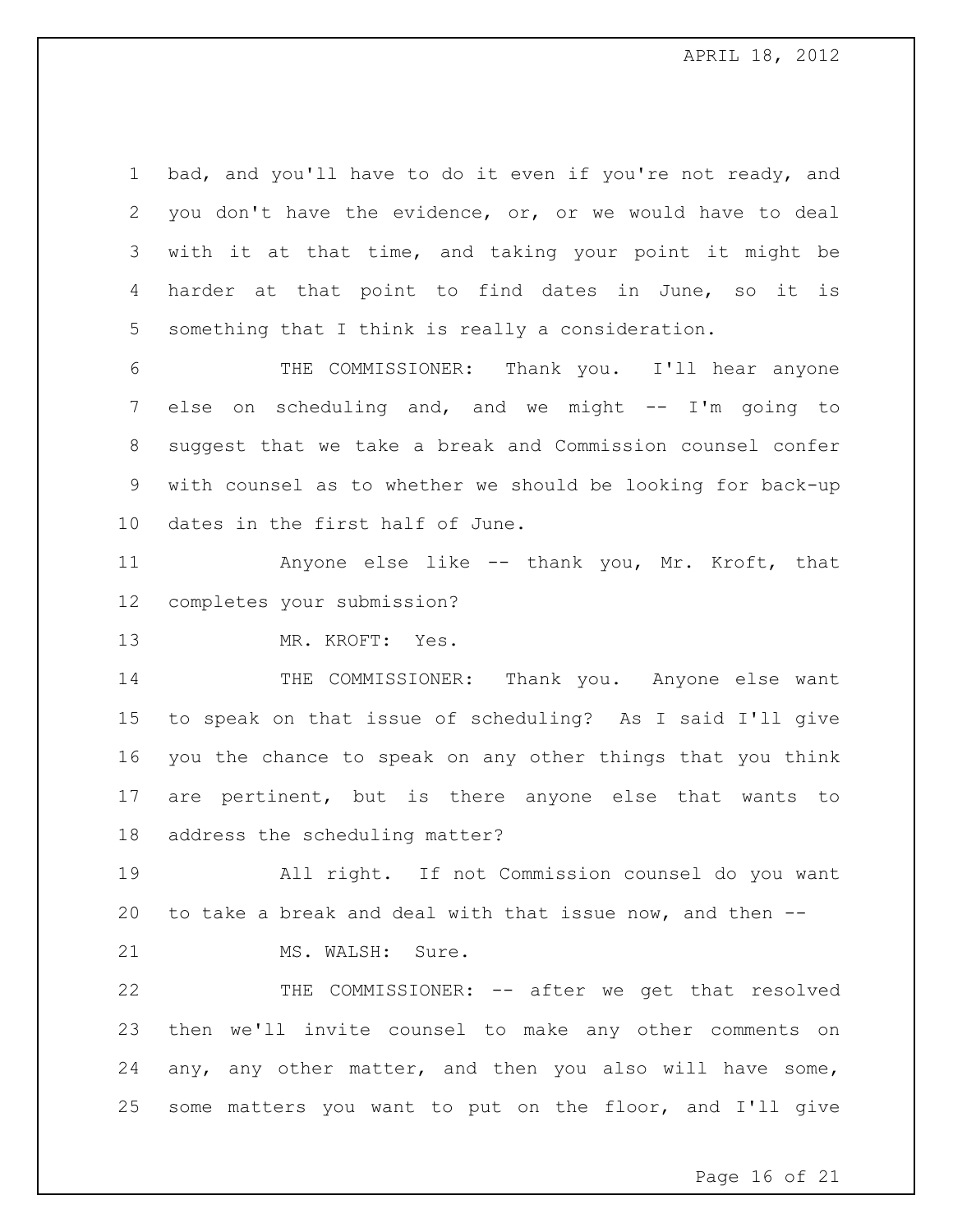you that opportunity, but we'll, we'll take a 15 minute break, or whatever you need if longer to confer on that, and if, if the decision is we'll hold to the 22nd, we think we can make it fair enough. On the other hand you heard Mr. Kroft and the problems he's got. It may be advantageous to see if there are two days the first half of June that people could be available if we're going to need them. MS. WALSH: Good. Okay, thank you. THE COMMISSIONER: We'll take that break now. Thank you. 12 THE CLERK: Order. (BRIEF RECESS) MS. WALSH: Mr. Commissioner, this was very productive. Good news and bad news. The good news we came to an agreement. Bad news I suppose in terms of I know you're anxious to get, get things moving subject to, to your input on this counsel have agreed to adjourn the dates of the publication ban motion to be heard on June 13th and 14th. THE COMMISSIONER: Yes, that's, that's the 13th and 14th, that's Wednesday, Thursday, that's fine. MS. WALSH: Right, right, and that will then give

Page 17 of 21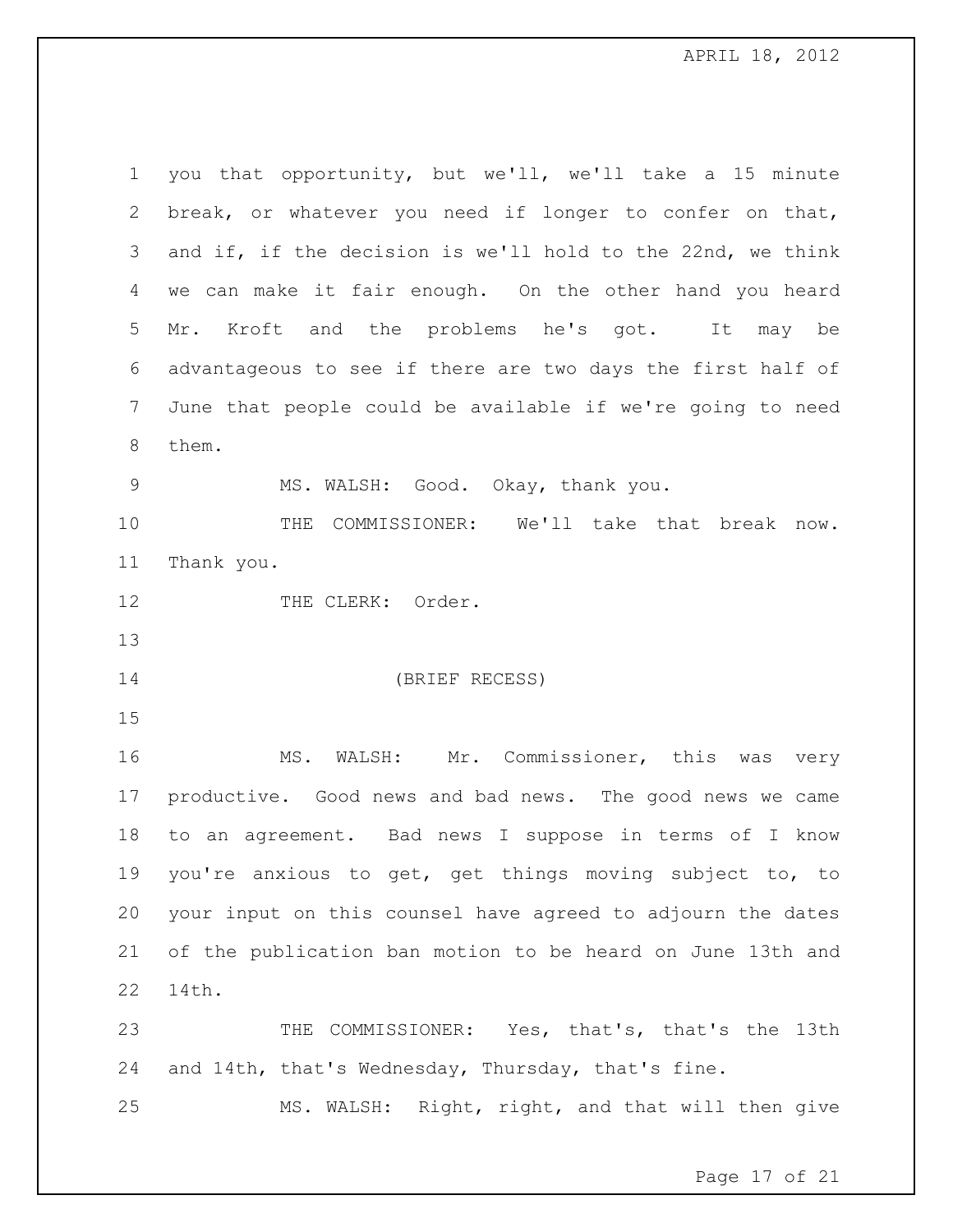everyone enough time to have the appropriate affidavit evidence filed, cross-examinations done, transcripts prepared, and briefs and, and transcripts of cross- examinations filed in our offices, and we didn't discuss this but they should all be filed in our offices by the week before so by the 6th of June we should have all the 7 material in our office, if, if that's --

8 THE COMMISSIONER: Yes, that's --

9 MS. WALSH: -- fine with you.

10 THE COMMISSIONER: And, and I'm just -- you know, I'll have to consider it when I've heard it all, and, and - - but certainly it allows me to get the -- a decision out before we convene in July. How much ahead of time we'll just have to see.

 MS. WALSH: Yes, and I, I appreciate it gives you a bit of a tight schedule in order to make your determination, but we'll -- you'll have to take a look at your calendar and determine when you'll deliver your ruling, and, and we'll let counsel know.

THE COMMISSIONER: Yeah.

 MS. WALSH: I would think we could tell them by the end of this week as to when you'll deliver your ruling.

 THE COMMISSIONER: I'll -- yes, I'll, I'll give that some thought and attention.

MS. WALSH: Okay, thank you. Just a couple of

Page 18 of 21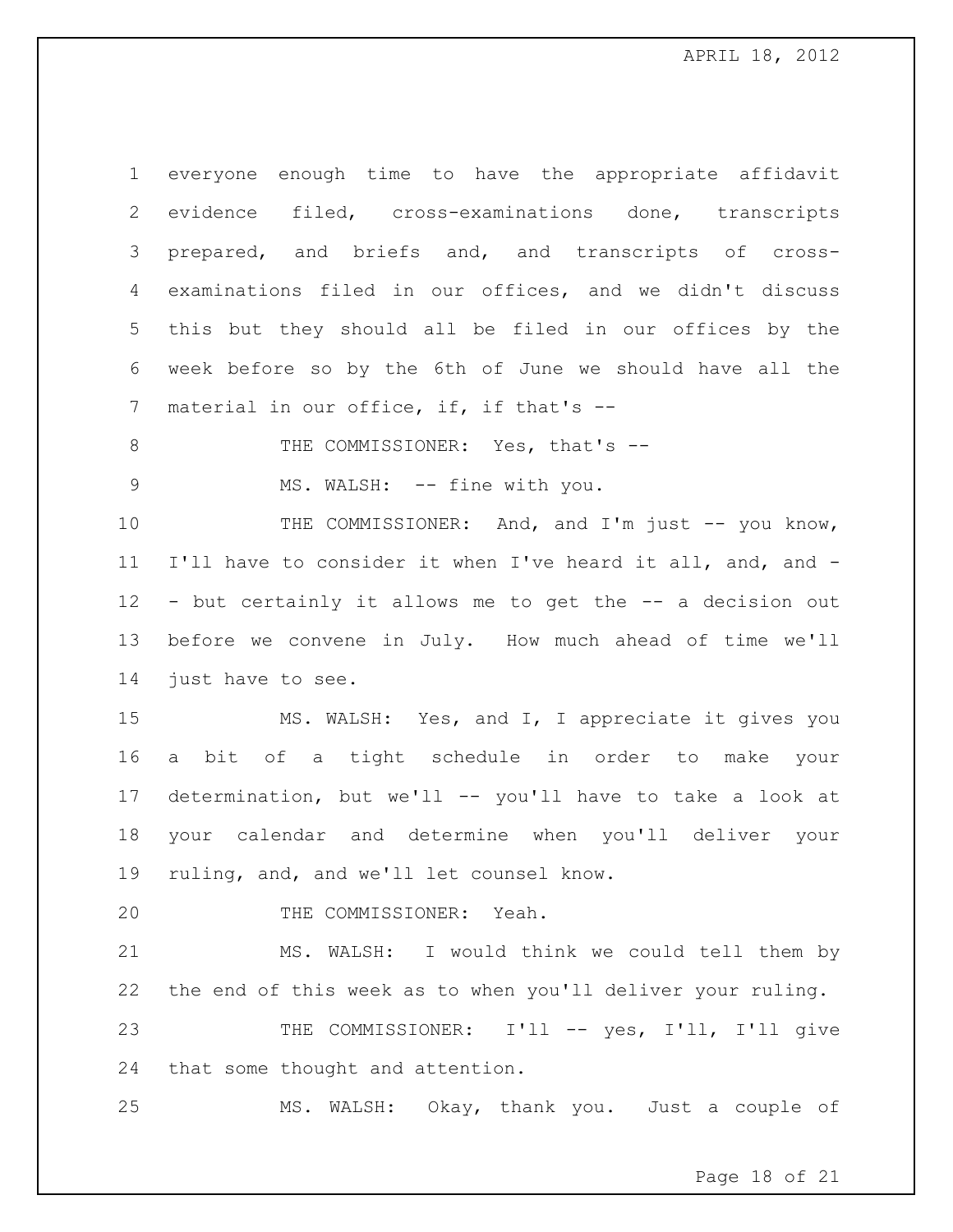other matters.

 I, I know that a commission of inquiry is, is a unique proceeding and every Commission has its own set of rules of procedure and practice. I will send out a notice to counsel just reminding them of some of our, our rules of procedure and practice just so that we confirm that we are all operating under the, the same provisions, and just to 8 ensure that matters run smoothly.

 The only other thing I wanted to remind counsel about while we're all here is that because I have been advised that various parties have further disclosure that they want to provide to us to review and determine whether it will become added to the Commission's disclosure to provide to all parties and interveners I have asked that that further disclosure be provided by the end of this week to our offices. We'll have to review it, determine its relevance, and whether -- and to what extent it's subject to your ruling on redactions and it has to be redacted before it's sent out, and similarly it has come to our attention that there are some further documents which are subject to the confidentiality under section 76 of the Child and Family Services Act, and regarding which we will need to bring an application before the Court of Queen's Bench, similar to the one that we brought in the fall, and we have asked counsel to provide us with notice of those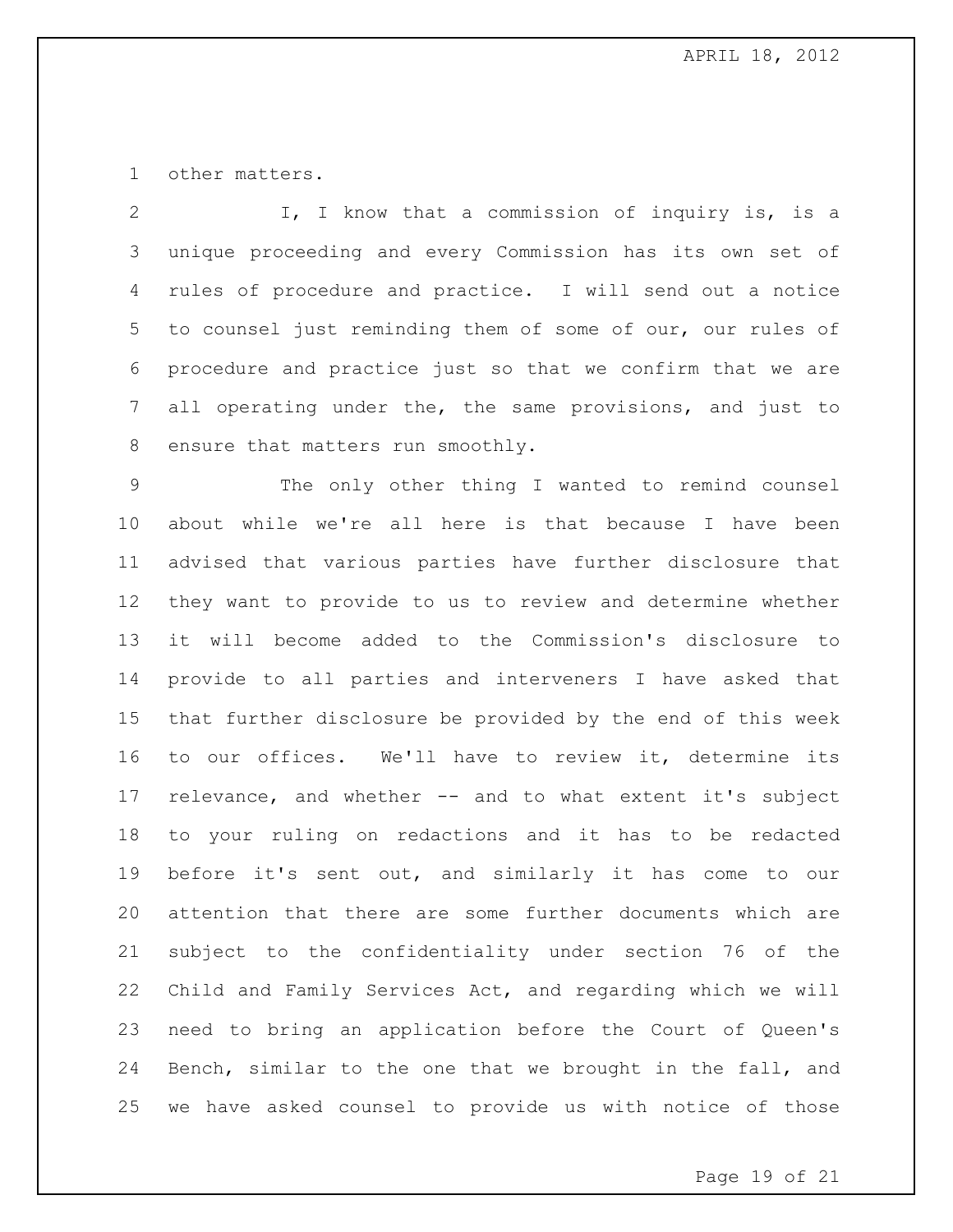documents immediately, and certainly by the end of this week, so just that reminder just to keep us going. July the 4th is not that far away so. THE COMMISSIONER: Right. MS. WALSH: And that concludes anything that I have to say, Mr. Commissioner. THE COMMISSIONER: All right. Thank you. I'll just see if any other counsel wish to raise any matter before we adjourn for the day. Anyone else like to address any points that are a concern to them? Well if not I thank you all for attending. I know there was some question is this really necessary. I think it's been worthwhile. We, we know we're on track and I understand the, the movement of that date considering the issues and the volume that counsel have to deal with by way of those affidavits and cross-examinations, so you've come up with dates that will allow us to get the, the hearing over, and give me time to make a reasoned decision, and then proceed we will, so I thank you all for your cooperation this morning. MS. WALSH: Thank you. 23 THE CLERK: Order. 

(PROCEEDINGS CONCLUDED)